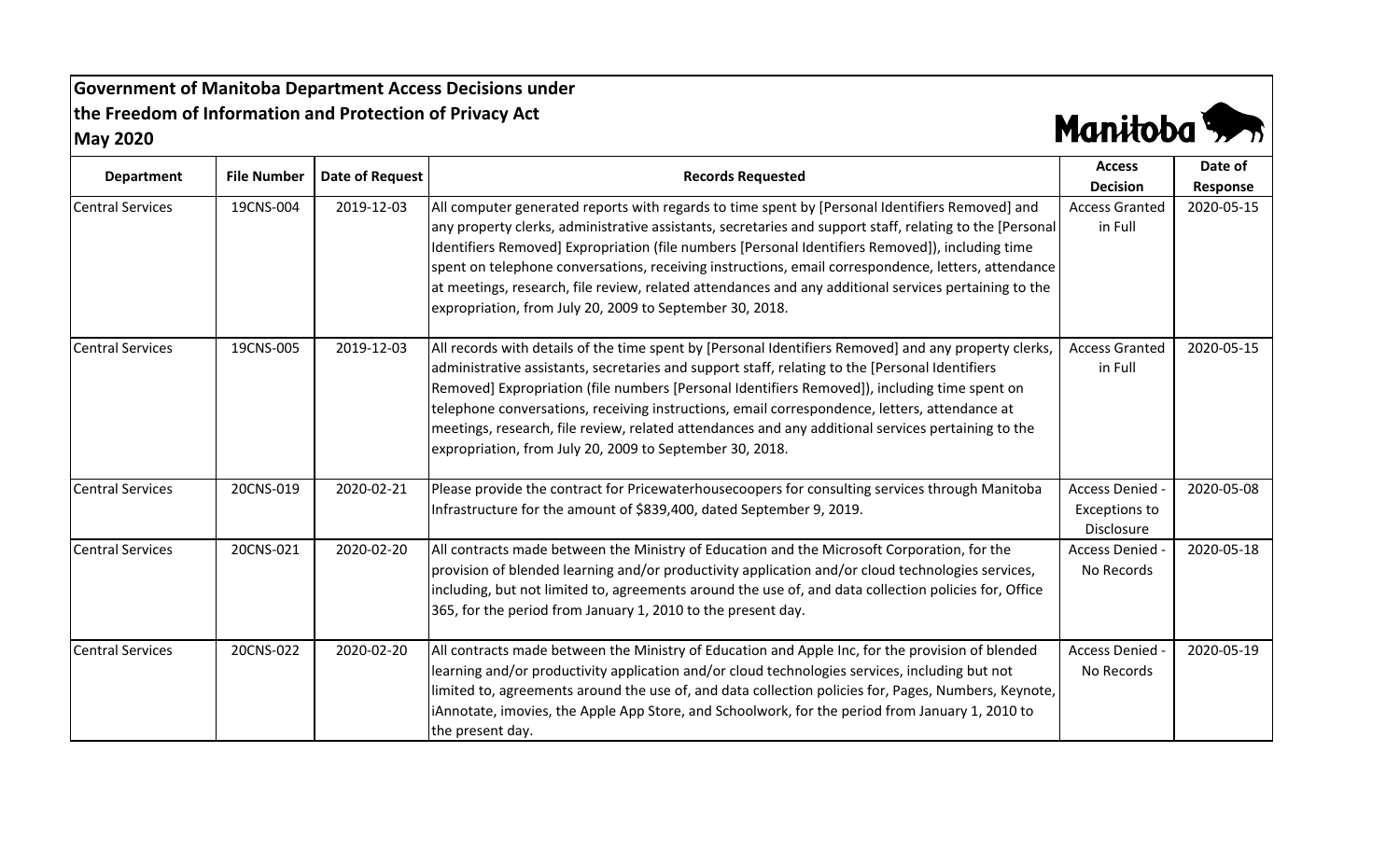| <b>Central Services</b> | 20CNS-029  | 2020-04-23 | Amount budgeted in 2017/2018, 2018/2019, 2019/2020 and 2020/2021 for personal protective           | Access Denied         | 2020-05-28 |
|-------------------------|------------|------------|----------------------------------------------------------------------------------------------------|-----------------------|------------|
|                         |            |            | equipment. Timeframe: April 01, 2020 - June 30, 2020                                               | <b>Exceptions to</b>  |            |
|                         |            |            |                                                                                                    | <b>Disclosure</b>     |            |
| <b>Central Services</b> | 20CNS-032  | 2020-04-27 | Please provide all records and communication within the department, including between the          | Access Denied -       | 2020-05-29 |
|                         |            |            | minister and his staff, on awarding a contract to 24-7 Intouch to operate a call centre to match   | No Records            |            |
|                         |            |            | businesses with federal support programs from March 1, 2020 to present.                            |                       |            |
| Conservation and        | 2019-110   | 2019-07-29 | All correspondence regarding experimental commercial fishing licenses in 2019                      | Access Denied -       | 2020-05-14 |
| Climate                 |            |            |                                                                                                    | No Records            |            |
| Conservation and        | 2020-031   | 2020-05-05 | The total dollar value of Manitoba court ordered restitution fees remitted upon conviction for the | <b>Access Granted</b> | 2020-05-26 |
| <b>Climate</b>          |            |            | possession of fish in excess of the daily possession limit during the 2018 calendar year           | in Full               |            |
| Conservation and        | 2020-032   | 2020-05-05 | The total dollar value of Manitoba court ordered restitution fees applied upon conviction for the  | <b>Access Granted</b> | 2020-05-26 |
| <b>Climate</b>          |            |            | possession of fish in excess of the daily possession limit during the 2018 calendar year           | in Full               |            |
| Economic                | E2020-057  | 2020-02-04 | Email subject line heading search for employee [name removed] period Dec 19 to present (Feb 04,    | <b>Access Granted</b> | 2020-05-25 |
| Development and         | and E2020- |            | $2020$ ).                                                                                          | in Full               |            |
| Training                | 058 Joint  |            |                                                                                                    |                       |            |
|                         | response   |            | Email subject line search, employee [name removed] Search dates Dec 20 2019 to Feb 04 2020.        |                       |            |
| Economic                | E2020-085  | 2020-04-06 | All correspondence (email and letter), stored in your immigration section/function, that were      | Access Denied -       | 2020-05-04 |
| Development and         |            |            | from/to [name/office/location removed]. The time frame is from January 2015 to December 2018.      | No Records            |            |
| Training                |            |            |                                                                                                    |                       |            |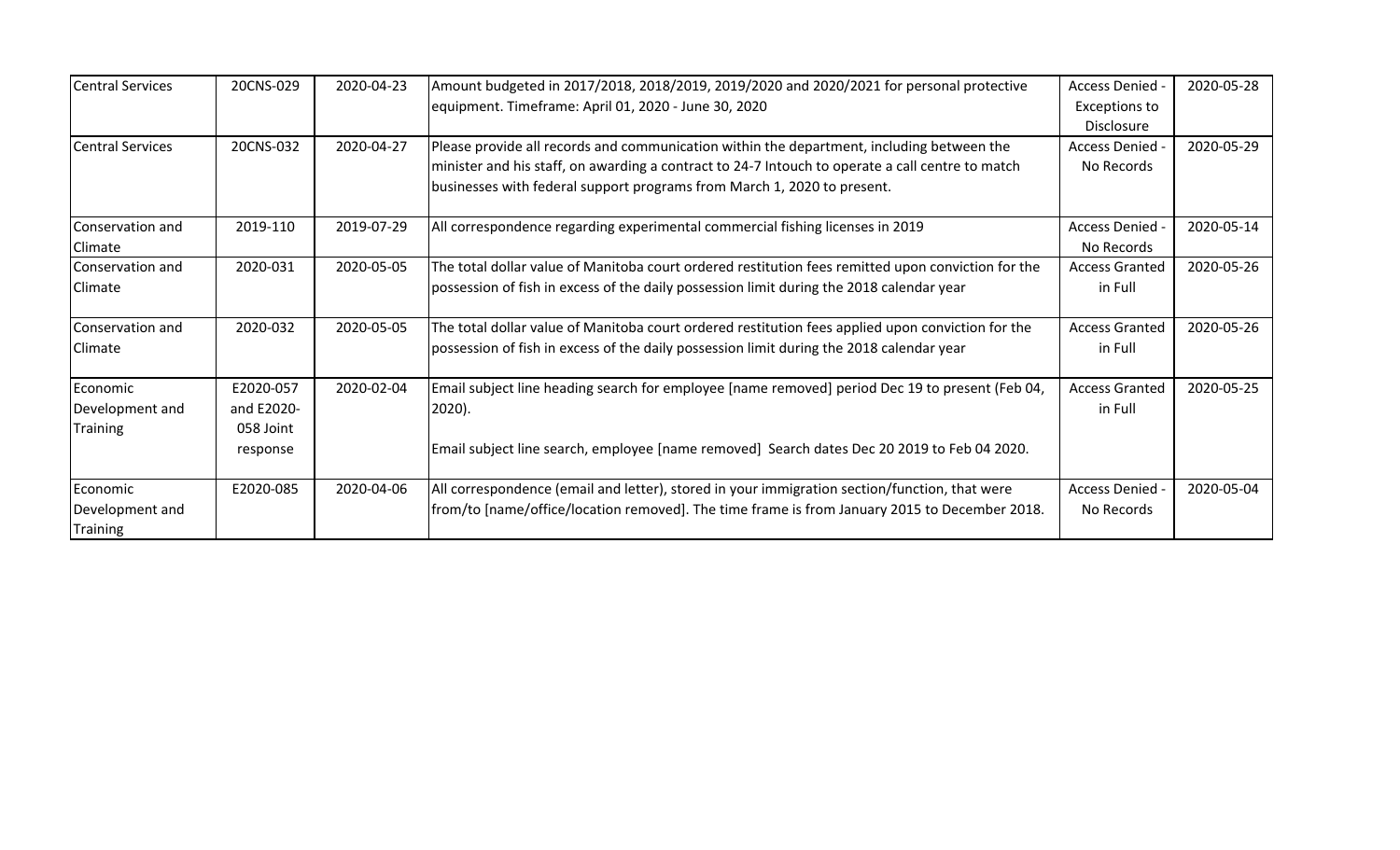| Economic                    | E2020-087 | 2020-04-18 | I am looking for some records from MPNP for 2018 and 2019 nominations, below is the complete          | <b>Access Granted</b> | 2020-05-14 |
|-----------------------------|-----------|------------|-------------------------------------------------------------------------------------------------------|-----------------------|------------|
| Development and             |           |            | detail of the record I am looking for:                                                                | in Part               |            |
| <b>Training</b>             |           |            | 1) As per MPNP provided statistics and previous records (attach with the request for reference)       |                       |            |
|                             |           |            | MPNP has nominated 1,659 people with NOC C skill level and 649 people with NOC D skill level in       |                       |            |
|                             |           |            | 2018. In 2019 MPNP nominated 1,060 people against NOC C skill level and 333 people against NOC        |                       |            |
|                             |           |            | D skill level. I am looking for a complete breakdown of how many people were nominated against        |                       |            |
|                             |           |            | NOC C and D skill levels under skilled workers in Manitoba stream with complete detail of             |                       |            |
|                             |           |            | occupation name and number of nominated people against each occupation during 2018 and 2019.          |                       |            |
|                             |           |            | 2) In addition to that I am looking for same records for 2020 nominations so far also or a complete   |                       |            |
|                             |           |            | breakdown of how many people were nominated against NOC C and D skill levels under skilled            |                       |            |
|                             |           |            | workers in Manitoba stream with complete detail of occupation name and number of nominated            |                       |            |
|                             |           |            | people against each occupation during 2020 until April 9th, 2020.                                     |                       |            |
|                             |           |            |                                                                                                       |                       |            |
| Economic                    | E2020-092 | 2020-04-29 | All briefing and advisory notes regarding the Summer Student Recovery Plan program                    | Access Denied         | 2020-05-25 |
|                             |           |            |                                                                                                       |                       |            |
| Development and<br>Training |           |            |                                                                                                       | No Records            |            |
| Economic                    | E2020-094 | 2020-05-06 | Please provide the contribution (in dollars) from the private sector to the Manitoba Scholarship and  | <b>Access Granted</b> | 2020-05-21 |
| Development and             |           |            | Bursary Initiative in fiscal years 2016-17, 2017-18, and 2018-19 and 2019-20. Please provide data for | in Part               |            |
| <b>Training</b>             |           |            | each fiscal year individually.                                                                        |                       |            |
| Families                    | 2020-49   | 2020-02-21 | A copy of the Parent Child Coalition Program review report                                            | Access Denied -       | 2020-05-01 |
|                             |           |            |                                                                                                       | <b>Exceptions to</b>  |            |
|                             |           |            |                                                                                                       | Disclosure            |            |
| Families                    | 2020-50   | 2020-02-21 | All correspondence regarding the Parent Child Coalition Program since January 1, 2018.                | <b>Access Granted</b> | 2020-05-01 |
|                             |           |            |                                                                                                       | in Part               |            |
| Families                    | 2020-51   | 2020-02-21 | All briefing and advisory notes regarding the Parent Child Coalition Program since January 1, 2018.   | <b>Access Granted</b> | 2020-05-01 |
|                             |           |            |                                                                                                       | in Part               |            |
| <b>Families</b>             | 2020-54   | 2020-02-20 | All documents, including but not limited to, notes, briefs, reports, correspondence and               | <b>Access Granted</b> | 2020-05-19 |
|                             |           |            | memorandums in the March 2019 - Terms of Reference for the Design of Public Spaces Standard           | in Part               |            |
|                             |           |            | Development Committee. Under the Accessibility for Manitoban's Act. (AMA)                             |                       |            |
| <b>Families</b>             | 2020-55   | 2020-02-27 | All documents, including but not limited to, notes, briefs, reports, correspondence and minutes of    | <b>Access Granted</b> | 2020-05-19 |
|                             |           |            | each meeting of the Design of Public Spaces Standard Development Committee. Dates between             | in Part               |            |
|                             |           |            | January 1, 2018 to February 1, 2020. Under the Accessibility for Manitoban's Act. (AMA)               |                       |            |
|                             |           |            |                                                                                                       |                       |            |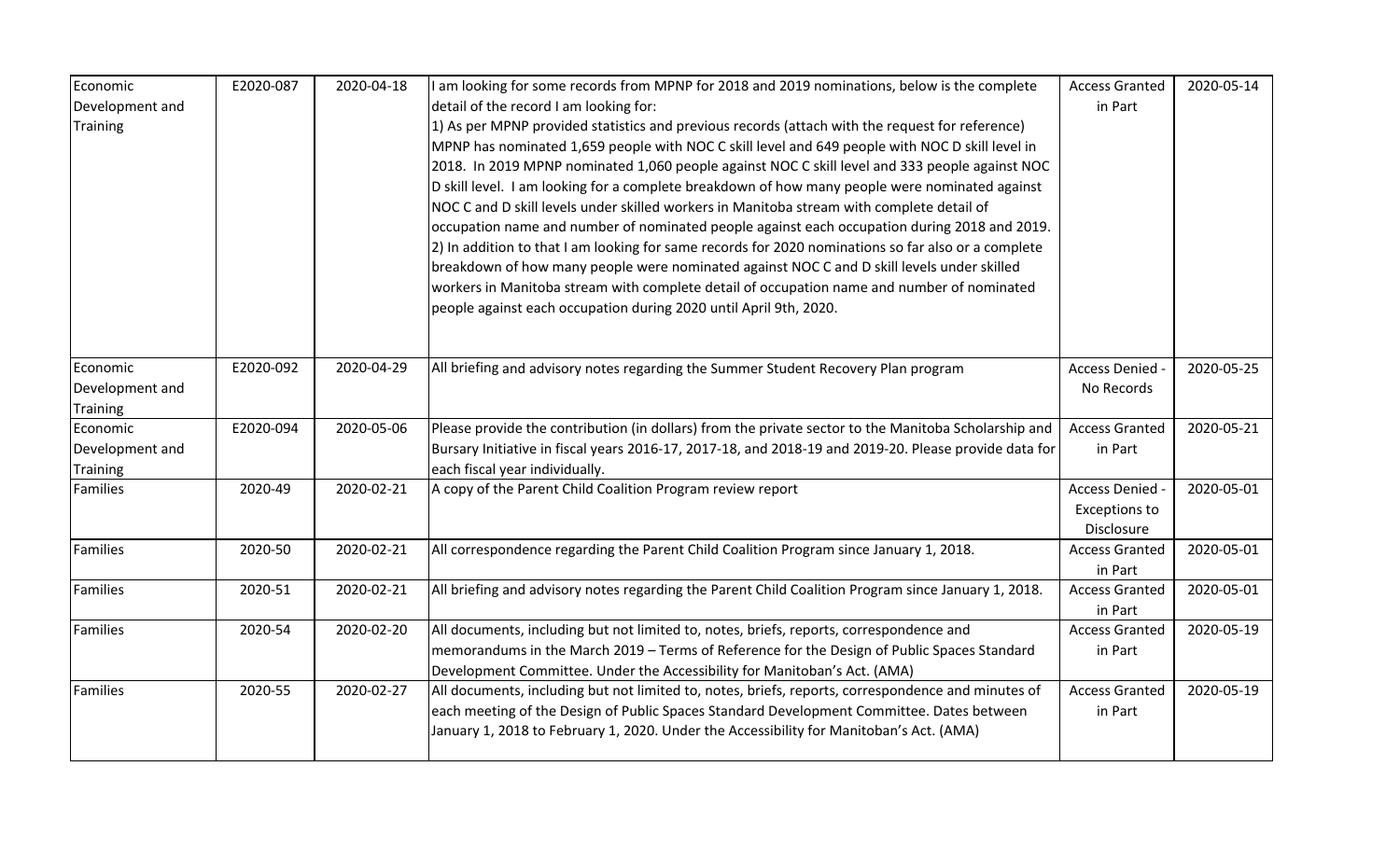| Families | 2020-56 | 2020-02-27 | All documents, including but not limited to, notes, briefs, reports, correspondence and             | <b>Access Granted</b> | 2020-05-19 |
|----------|---------|------------|-----------------------------------------------------------------------------------------------------|-----------------------|------------|
|          |         |            | memorandums in developing the Government of Manitoba Compliance Framework for the                   | in Part               |            |
|          |         |            | Accessibility for Manitoban's Act. (AMA)                                                            |                       |            |
| Families | 2020-58 | 2020-02-27 | A list of all Government of Manitoba personnel, including their surname, their Department who are   | <b>Access Granted</b> | 2020-05-19 |
|          |         |            | responsible for the implementation of and compliance of with the Accessibility for Manitoban's Act. | in Full               |            |
|          |         |            | (AMA)                                                                                               |                       |            |
| Families | 2020-74 | 2020-04-21 | In Sept 2018 the Government of Manitoba - Department of Families publicly released "Transforming    | <b>Access Granted</b> | 2020-05-19 |
|          |         |            | Child Welfare Legislation in Manitoba: Opportunities to improve outcomes for children and youth -   | in Full               |            |
|          |         |            | Report of the Legislative Review Committee". In Appendix A: Sources of Information page 37 has      |                       |            |
|          |         |            | various written submissions. I am formally requesting a complete copy of records references as      |                       |            |
|          |         |            | written submission number "42". Anonymous individual (submission sent to committee chair, Mr.       |                       |            |
|          |         |            | Micklefeld) (p.37).                                                                                 |                       |            |
| Families | 2020-75 | 2020-04-20 | For the Temporary Child Care Service Grant, what is the budget, how many have applied, how many     | <b>Access Granted</b> | 2020-05-26 |
|          |         |            | have been rejected and how many approved.                                                           | in Full               |            |
| Families | 2020-76 | 2020-04-22 | Number of applicants for Essential Services Worker Child Care, the number rejected for placement,   | <b>Access Granted</b> | 2020-05-19 |
|          |         |            | the number successfully placed in child care and the number still awaiting placements.              | in Full               |            |
| Families | 2020-77 | 2020-04-23 | Briefing and advisory notes regarding Essential Services Worker Child Care.                         | Access Denied -       | 2020-05-19 |
|          |         |            |                                                                                                     | No Records            |            |
| Families | 2020-78 | 2020-04-23 | Briefing and advisory notes regarding the Temporary Child Care Service Grant.                       | <b>Access Granted</b> | 2020-05-26 |
|          |         |            |                                                                                                     | in Part               |            |
| Families | 2020-79 | 2020-04-24 | Number of child care spaces in non-profit centres in Manitoba before the pandemic, broken out by    | <b>Access Granted</b> | 2020-05-26 |
|          |         |            | infant, preschool and school aged.                                                                  | in Full               |            |
| Families | 2020-80 | 2020-04-26 | Child care regulations, amended versions: 80/98, 86/2000, 87/2006, 145/2007, 76/2012.               | <b>Access Granted</b> | 2020-05-14 |
|          |         |            |                                                                                                     | in Full               |            |
| Families | 2020-81 | 2020-04-20 | All communication to and from Deputy John Leggat on April 8, 2020 regarding the Temporary Child     | Access Denied -       | 2020-05-26 |
|          |         |            | Care Services Grant.                                                                                | No Records            |            |
| Families | 2020-83 | 2020-04-20 | Records indicating the calendar year-to-date dollar amount paid in parent fees to daycare centres   | Access Denied         | 2020-05-26 |
|          |         |            | and current number of families paying parent fees to daycare centres.                               | No Records            |            |
| Families | 2020-85 | 2020-04-20 | Records indicating how much is budgeted for the Temporary Child Care Services Grant as well as      | <b>Access Granted</b> | 2020-05-26 |
|          |         |            | how many of these grants have been made and the total dollar value of grants made.                  | in Full               |            |
|          |         |            |                                                                                                     |                       |            |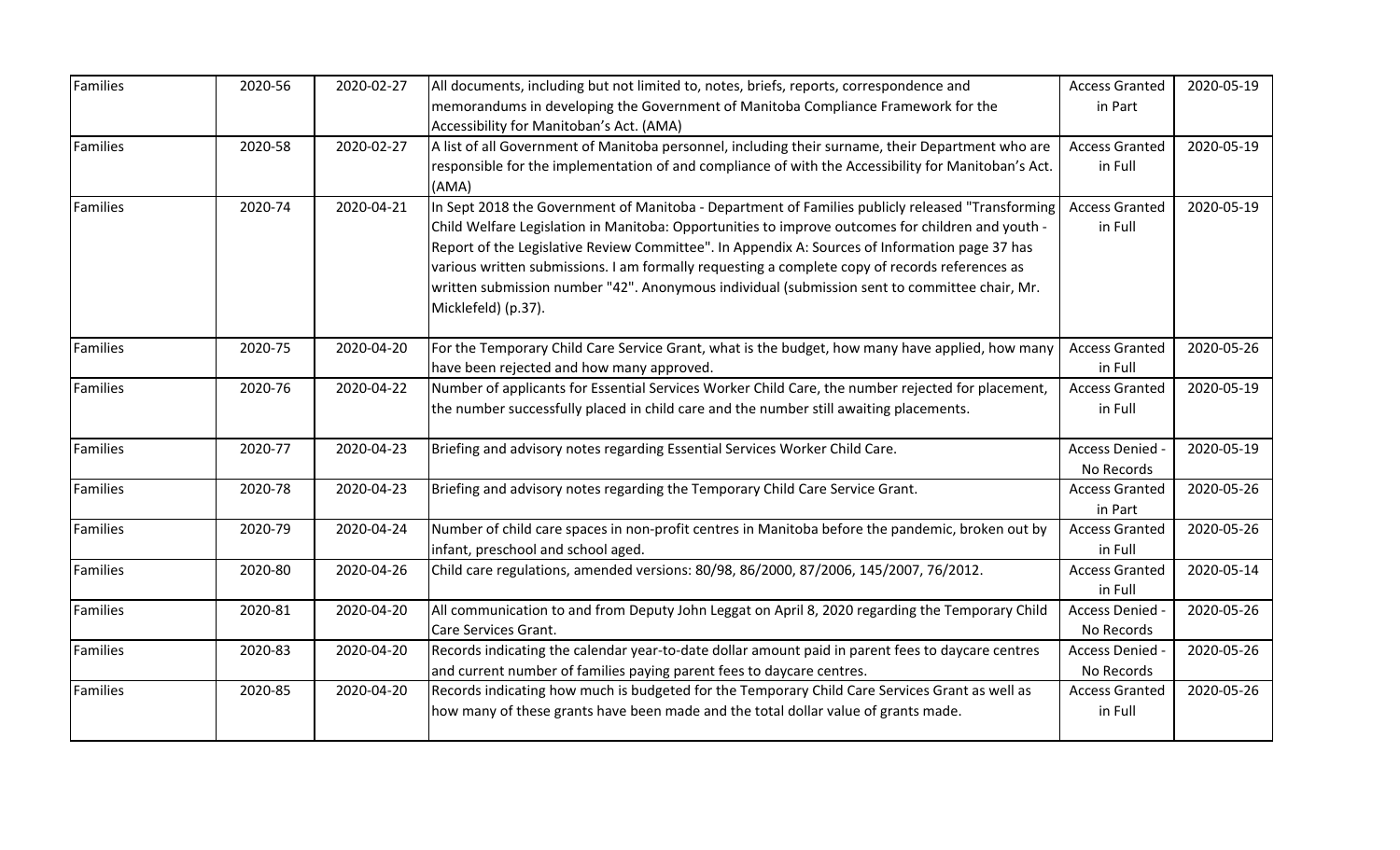| Families             | 2020-87   | 2020-05-02 | Is this statement true or false as per code: Shelter amount should not be withheld if recipient      | Access Denied -       | 2020-05-13 |
|----------------------|-----------|------------|------------------------------------------------------------------------------------------------------|-----------------------|------------|
|                      |           |            | receives the disability amount. Request is time sensitive to May 11, 2020.                           | No Records            |            |
| Families             | 2020-88   | 2020-05-02 | Is this statement true or false: Health bus pass amount is considered an extra benefit and does not  | <b>Access Denied</b>  | 2020-05-13 |
|                      |           |            | require the minimum 30 day notice prior to removal! {even if hardship voiced by recipient}           | No Records            |            |
|                      |           |            |                                                                                                      |                       |            |
| Families             | 2020-89   | 2020-05-08 | Is this statement true or false: A person in receipt of the disability amount would never have a     | <b>Access Denied</b>  | 2020-05-13 |
|                      |           |            | monthly budget amount at cash value of \$0.00 because the shelter amount is not to be withheld.      | No Records            |            |
| Finance              | 20FIN-013 | 2020-01-27 | 1. The date on which Douglas Brown was appointed as Acting Registrar-General together with a         | <b>Access Granted</b> | 2020-05-04 |
|                      |           |            | copy of his appointment;                                                                             | in Part               |            |
|                      |           |            | 2. A copy of any communication by Doug Brown advising the Office of the Registrar- Registrar or the  |                       |            |
|                      |           |            | Department of Finance that he had accepted the offer of The City of Winnipeg to become its City      |                       |            |
|                      |           |            | solicitor;                                                                                           |                       |            |
|                      |           |            | 3. The date on which Douglas Brown's appointment as Acting Registrar-General ended;                  |                       |            |
|                      |           |            | 4. Any documents or historical proof that, [date and location removed]                               |                       |            |
|                      |           |            | 5. A copy of minutes of any meeting at which Douglas Brown attended where the issue of the           |                       |            |
|                      |           |            | [location removed] titles was raised or discussed;                                                   |                       |            |
|                      |           |            | 6. A copy of any record including notes or e-mails of any communications between Douglas Brown       |                       |            |
|                      |           |            | and Land Titles or Survey staff on the issue of [location removed] titles;                           |                       |            |
|                      |           |            | 7. Any documents, the source of information or any communications which led the Acting Registrar-    |                       |            |
|                      |           |            | General to conclude at page 7 of 10 of his Reasons for Decisions that "A change or expansion of the  |                       |            |
|                      |           |            | doctrine would impact a large number of users of the land registry system."                          |                       |            |
| Finance              | 20FIN-077 | 2020-05-12 | Number of individuals receiving the services of Morneau Shepell as referenced in the March 27,       | <b>Access Granted</b> | 2020-05-20 |
|                      |           |            | 2020 press release and the number of sessions conducted. Time frame from March 1st to most           | in Part               |            |
|                      |           |            | current date.                                                                                        |                       |            |
| Health, Seniors and  | 053-20    | 2020-04-15 | would like to request all advisory/briefing notes provided to Dr. Roussin that mention coronavirus   | Access Denied -       | 2020-05-15 |
| <b>Active Living</b> |           |            | or covid-19. Timeframe: January 1, 2020 to January 31, 2020 inclusive.                               | No Records            |            |
| Health, Seniors and  | 054-20    | 2020-04-15 | I would like to request all advisory/briefing notes provided to Dr. Roussin that mention coronavirus | <b>Access Denied</b>  | 2020-05-15 |
| <b>Active Living</b> |           |            | or covid-19. Timeframe: February 1, 2020 to February 29, 2020 inclusive.                             | No Records            |            |
| Health, Seniors and  | 055-20    | 2020-04-15 | I would like to request all advisory/briefing notes provided to Dr. Roussin that mention coronavirus | <b>Access Denied</b>  | 2020-05-15 |
| <b>Active Living</b> |           |            | or covid-19. Timeframe: March 1, 2020 to April 7, 2020 inclusive.                                    | No Records            |            |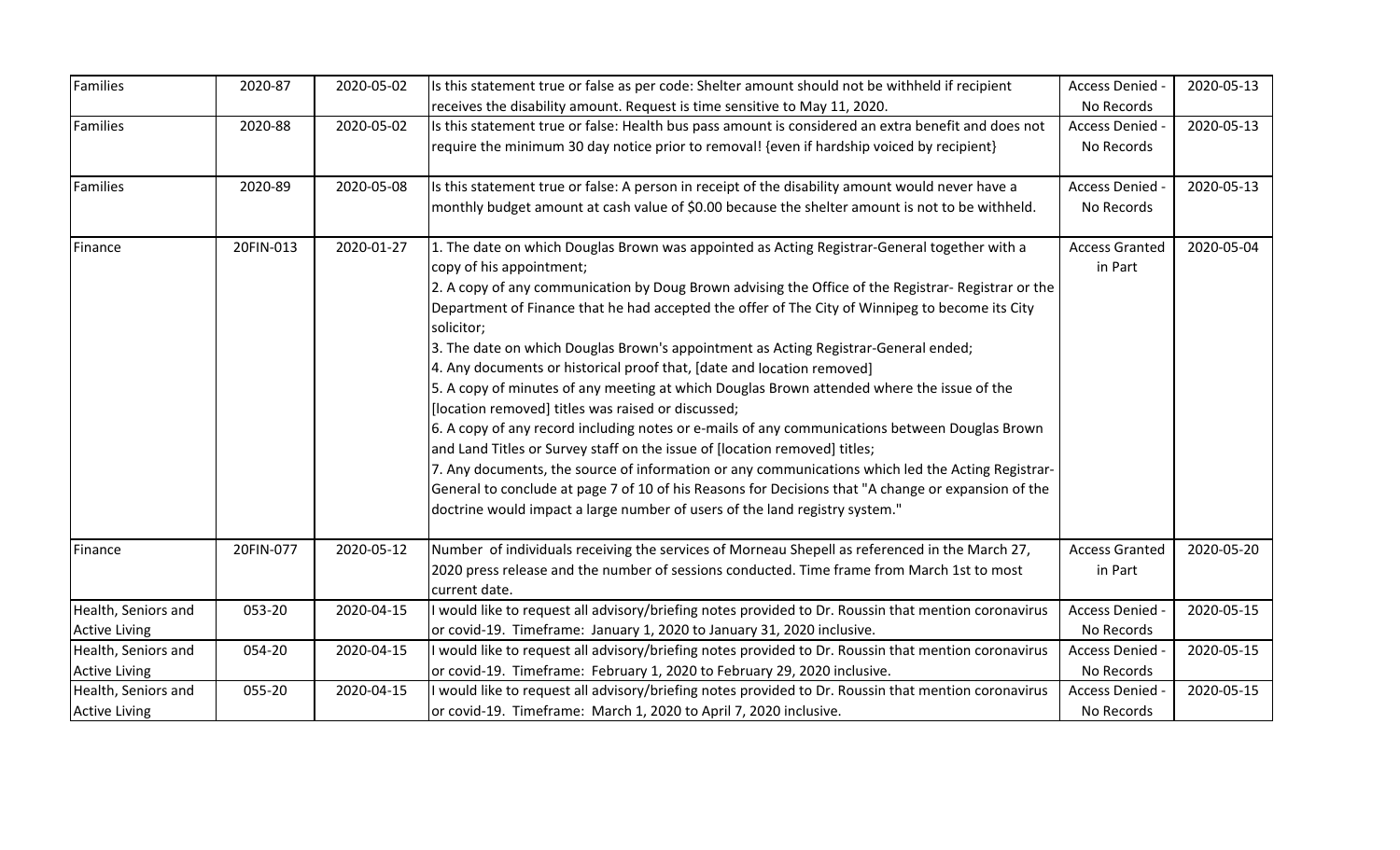| Infrastructure | 20-039   | 2020-04-16 | Current, to-date version of the Manitoba Highway Traffic Act Conviction Equivalency Table. In other<br>words I am seeking disclosure of the most current version of any code, index, chart, policy<br>guidelines, or anything of that sort that would show Manitoba Highway Traffic Act offenses or any<br>other motor vehicle offences in Manitoba along with their designated Canadian Council of Motor<br>Transport Administrators code as well as the Commercial Vehicles Operators Registration points<br>value assigned to the offence. | Access Denied -<br><b>Exceptions to</b><br>Disclosure | 2020-05-06 |
|----------------|----------|------------|-----------------------------------------------------------------------------------------------------------------------------------------------------------------------------------------------------------------------------------------------------------------------------------------------------------------------------------------------------------------------------------------------------------------------------------------------------------------------------------------------------------------------------------------------|-------------------------------------------------------|------------|
| Infrastructure | 20-040   | 2020-04-23 | Number of employees working in appropriation 15.4 (a) Emergency Measures Organization in Sept<br>2019 and current.                                                                                                                                                                                                                                                                                                                                                                                                                            | <b>Access Granted</b><br>in Full                      | 2020-05-20 |
| Justice        | 2020-063 | 2020-04-05 | Complaint [personal information removed]; Notes and records obtained in the complaint<br>investigation Interview statements and notes; Timeline of events; Notes from Human Resources;<br>Notes from [names removed]; Reasoning for reaching the outcome decision; Reasoning for reaching<br>policy violations; Investigation findings.                                                                                                                                                                                                       | <b>Access Granted</b><br>in Part                      | 2020-05-06 |
| Justice        | 2020-062 | 2020-04-03 | A copy of the file from October 4, 2019, to the present on the July 11/2019, death of [personal<br>information removed]                                                                                                                                                                                                                                                                                                                                                                                                                       | Access Denied<br><b>Exceptions to</b><br>Disclosure   | 2020-05-04 |
| Justice        | 2020-064 | 2020-04-07 | I would like to know the capacity of inmates in each of the 7 adult and 2 youth correctional facilities<br>in Manitoba? Is any of the correctional centres over-capacity? Are inmates in a dormitory style living<br>and sharing beds? Does capacity include double or more bunking?                                                                                                                                                                                                                                                          | <b>Access Granted</b><br>in Full                      | 2020-05-07 |
| Justice        | 2020-065 | 2020-04-23 | Please provide all records including reports, summaries, memos, agendas, a briefing/advisory notes<br>from consultations conducted on legislative changes to horse racing in Manitoba from January 1,<br>2019 to present.                                                                                                                                                                                                                                                                                                                     | Access Denied -<br><b>Exceptions to</b><br>Disclosure | 2020-05-22 |
| Justice        | 2020-066 | 2020-04-23 | Please provide all reports, summaries, memos, agendas, and briefing/advisory notes on the subject<br>of a legal review or analysis conducted on administrative tribunals from January 1, 2019 to present.                                                                                                                                                                                                                                                                                                                                     | <b>Access Granted</b><br>in Part                      | 2020-05-22 |